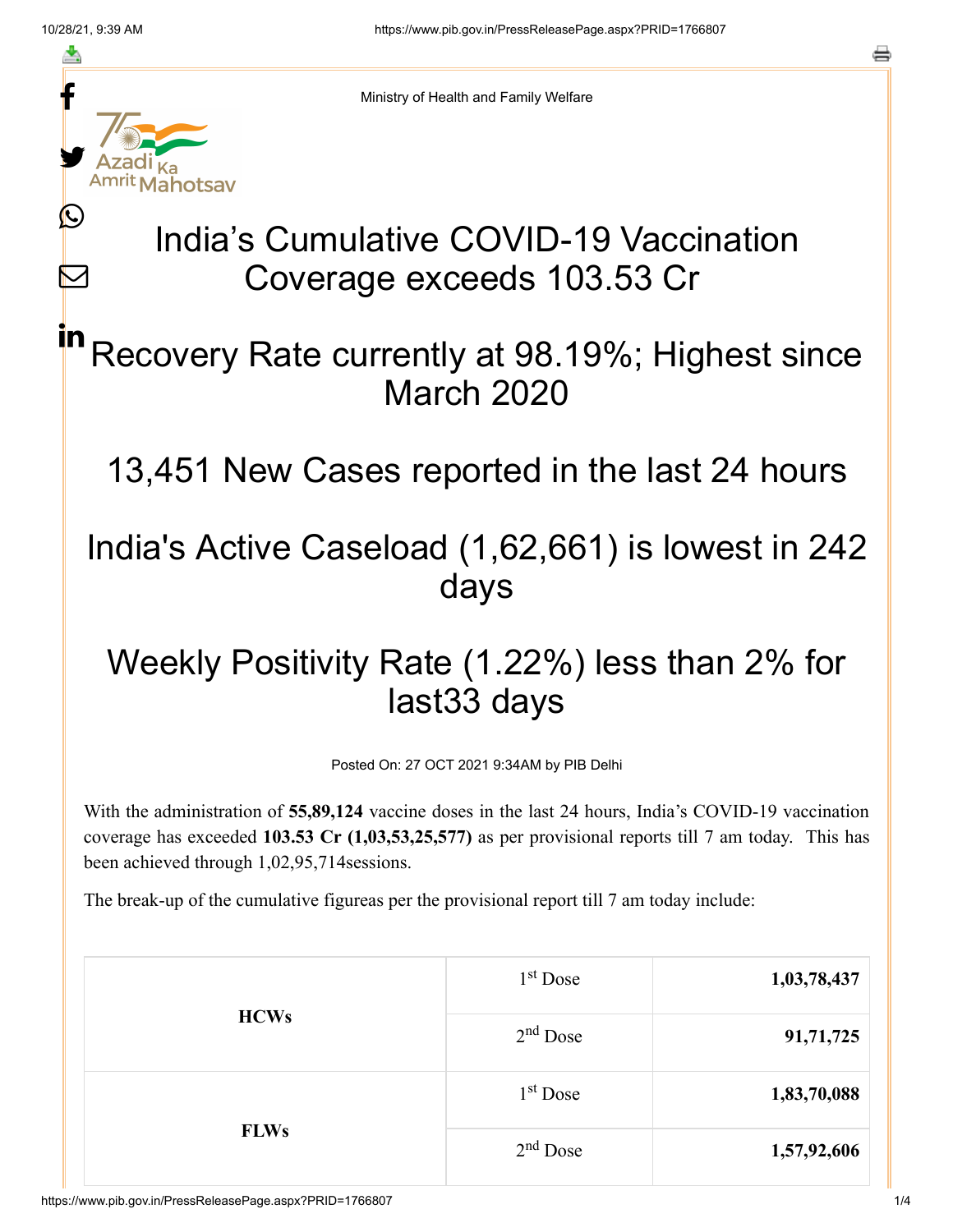| <b>Total</b>          |                       | 1,03,53,25,577  |              |
|-----------------------|-----------------------|-----------------|--------------|
| in<br>Over 60 years   |                       | $2nd$ Dose      | 6,47,36,527  |
|                       |                       | $1st$ Dose      | 10,86,31,844 |
|                       | Age Group 45-59 years | $2nd$ Dose      | 9,28,01,459  |
| $\bigcirc$            |                       | $1st$ Dose      | 17,29,71,002 |
| Age Group 18-44 years | $2nd$ Dose            | 13, 12, 65, 535 |              |
| f                     |                       | $1st$ Dose      | 41,12,06,354 |

The recovery of **14,021** patients in the last 24 hours has increased the cumulative tally of recovered patients (since the beginning of the pandemic) to **3,35,97,339.**

Consequently, India's recovery rate stands at **98.19%**. Recovery Rate is currently at its highest peak since March 2020.



Sustained and collaborative efforts by the Centre and the States/UTs continue the trend of less than 50,000 Daily New Cases that is being reported for 122 consecutive days now.

**13,451 new cases** were reported in the last 24 hours.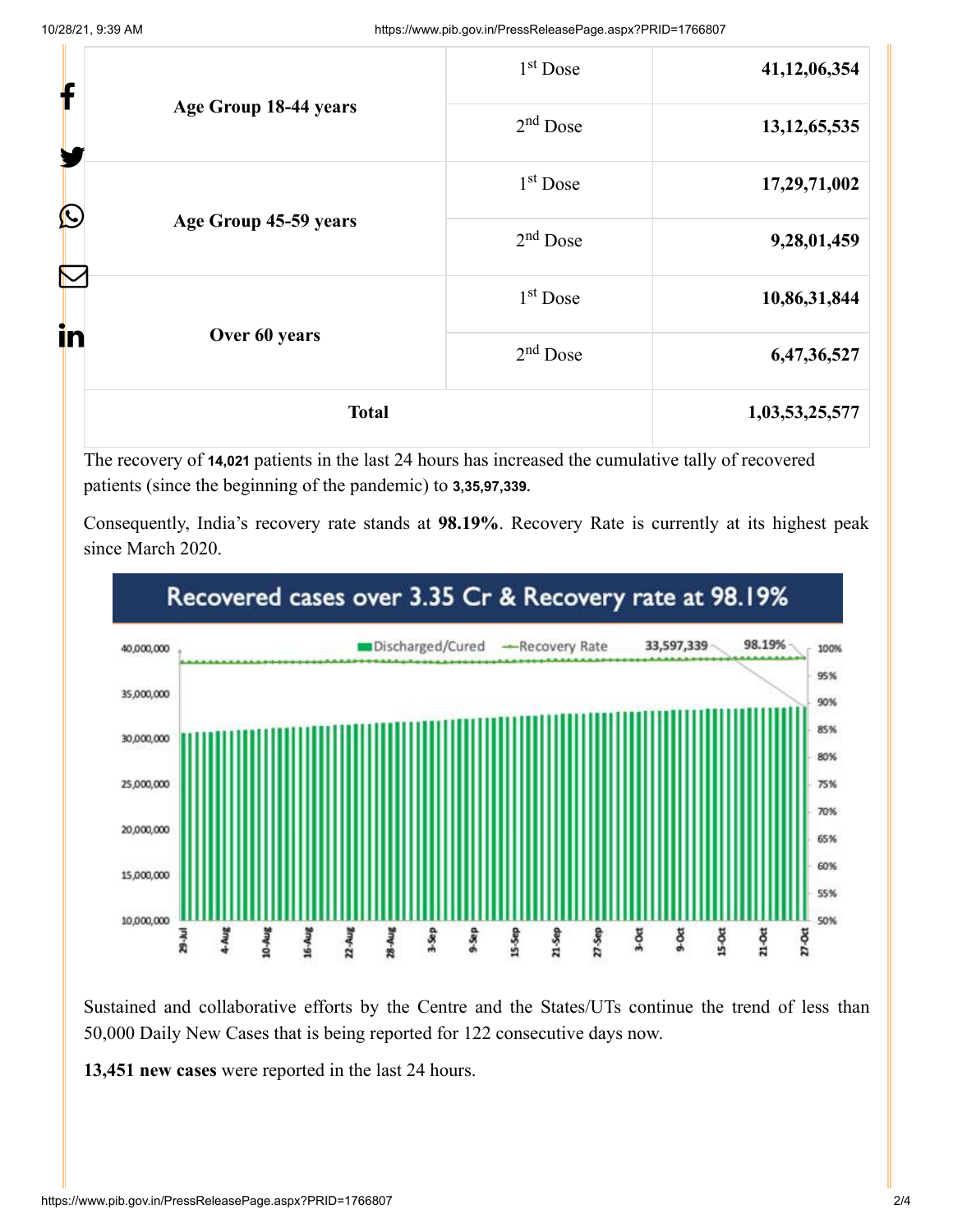10/28/21, 9:39 AM https://www.pib.gov.in/PressReleasePage.aspx?PRID=1766807



The Active Caseload remains below 2 lakh mark and is presently at **1,62,661 which is lowest in 242 days.**Active cases presently constitute **0.48%** of the country's total Positive Cases, which **is lowest since March 2020.**



The testing capacity across the country continues to be expanded. The last 24 hours saw a total of

13,05,962tests being conducted. India has so far conducted over **60.32 Cr (60,32,07,505**) cumulative tests.

While testing capacity has been enhanced across the country, **Weekly Positivity Rate at 1.22% remains less than 2% for the last 33 days now.** The **Daily Positivity rate reported to be1.03%.** The daily Positivity rate has remained below2% for last 23 days and below 3% for 58 consecutive days now.